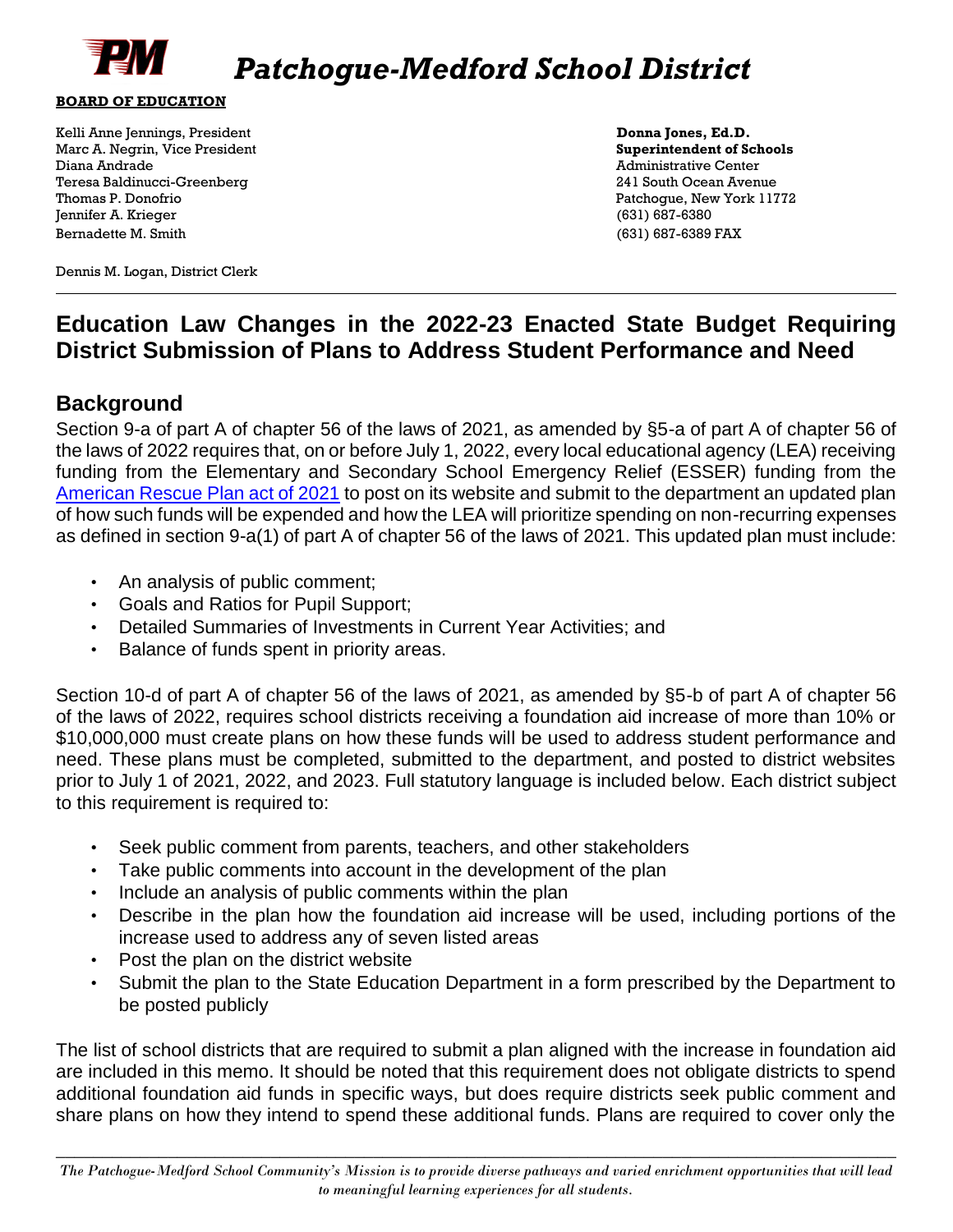foundation aid increase. The plan should not cover how the district intends to use its entire foundation aid amount.

## **Plan Submission Process and Timeframe**

School districts and other LEAs will be required to submit their plans via a survey that will be published in the SED Monitoring and Vendor Performance System. Step- by-step instructions for submitting this survey and specific questions will come under separate cover when the survey tool is released.

## **Statutory Language**

## *§5-a of Part A of Chapter 56 of the Laws of 2022*

- (1) On or before July 1, 2021, every local educational agency receiving funding from the elementary and secondary school emergency relief fund allocated by the American Rescue Plan Act of 2021 shall be required to post on its website a plan by school year of how such funds will be expended and how the local educational agency will prioritize spending on non-recurring expenses in the areas of: safely returning students to in-person instruction; maximizing in-person instruction time; operating schools and meeting the needs of students; purchasing educational technology; addressing the impacts of the COVID-19 pandemic on students, including the impacts of interrupted instruction and learning loss and the impacts on low-income students, children with disabilities, English language learners, and students experiencing homelessness; implementing evidence-based strategies to meet students' social, emotional, mental health, and academic needs; offering evidence-based summer, afterschool, and other extended learning and enrichment programs; and supporting early childhood education. Provided further, that local educational agencies shall identify any programs utilizing such funding that are expected to continue beyond the availability of such federal funds and identify local funds that will be used to maintain such programs in order to minimize disruption to core academic and other school programs. Before posting such plan, the local educational agency shall seek public comment from parents, teachers and other stakeholders on the plan and take such comments into account in the development of the plan.
- (2) On or before July 1, 2022, every local educational agency receiving funding from the elementary and secondary school emergency relief fund allocated by the American Rescue Plan Act of 2021 shall be required to post on its website an updated plan as described in subdivision one of this section. This updated plan shall include an analysis of public comments, goals and ratios for pupil support, detailed summaries of investments in current year initiatives, and balance funds spent in priority areas. The local educational agency shall submit such plan to the state education department in a form prescribed by the department, and the department shall post all of the collected plans on its website.

# *§5-b of Part A of Chapter 56 of the Laws of 2022*

For the 2021-22, 2022-23 and 2023-24 school years, each school district receiving a foundation aid increase of more than: (i) ten percent; or (ii) ten million dollars in a school year shall, on or before July 1 of each school year, post to the district's website a plan by

 $\_$  , and the contribution of the contribution of  $\mathcal{L}$  , and  $\mathcal{L}$  , and  $\mathcal{L}$  , and  $\mathcal{L}$  , and  $\mathcal{L}$ *The Patchogue-Medford School Community's Mission is to provide diverse pathways and varied enrichment opportunities that will lead to meaningful learning experiences for all students.*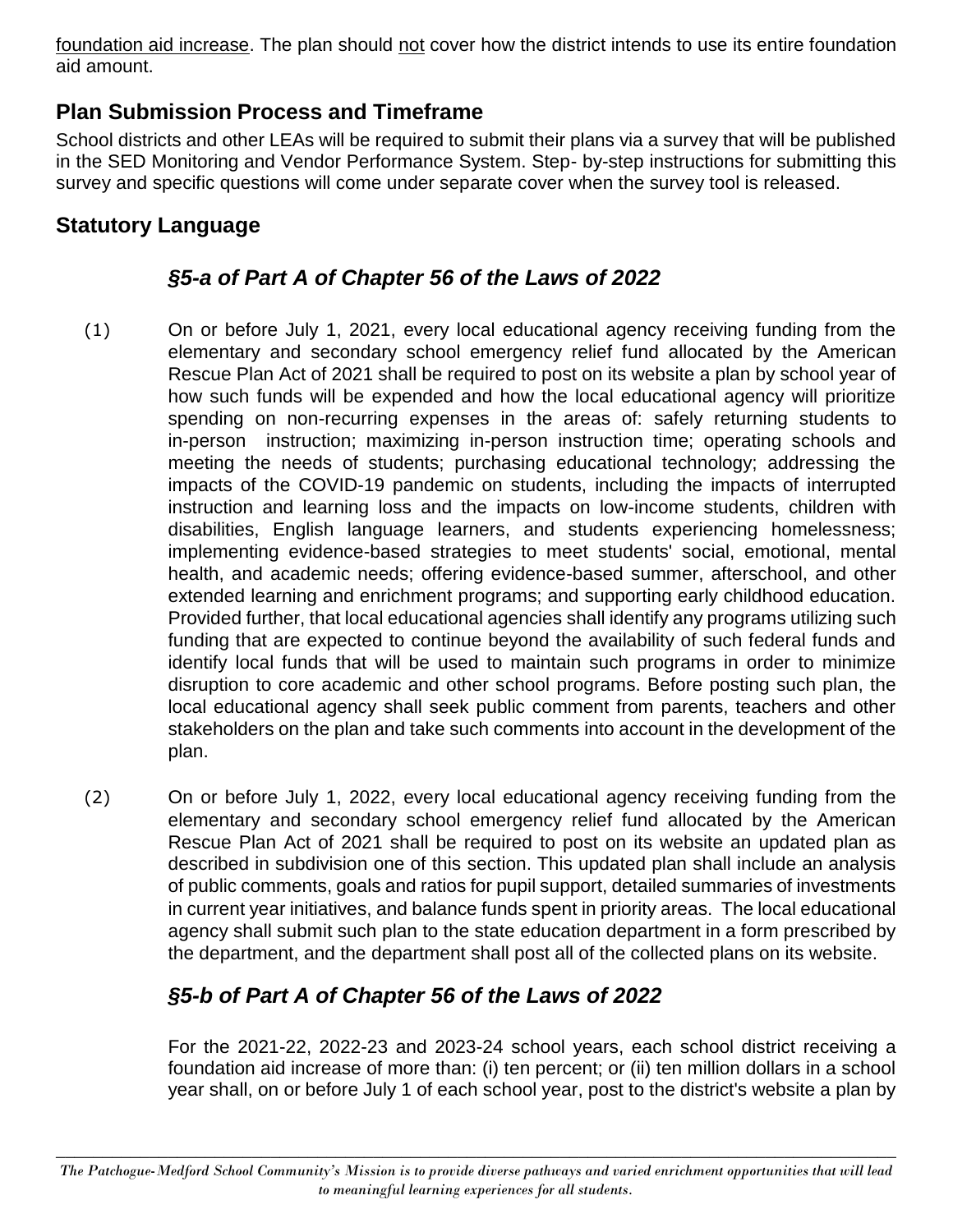school year of how such funds will be used to address student performance and need, including but not limited to:

- (i) increasing graduation rates and eliminating the achievement gap;
- (ii) reducing class sizes;
- (iii) providing supports for students who are not meeting, or at risk of not meeting, state learning standards in core academic subject areas;
- (iv) addressing student social-emotional health;
- (v) providing adequate resources to English language learners, students with disabilities; and students experiencing homelessness;
- (vi) goals and ratios for pupil support; and
- (vii) detailed summaries of investments in current year initiatives and balance funds spent in priority areas.

Prior to posting such plan, each school district shall seek public comment from parents, teachers and other stakeholders on the plan, take such comments into account in the development of the plan, and include an analysis of the public comments within the plan.

The district shall submit such plan to the state education department in a form prescribed by the department, and the department shall post all of the collected plans on its website.

## **Foundation Aid Plan**

The Patchogue-Medford Union Free School District received a \$7,904,282 or 15% increase in foundation aid for the 2022-2023 school year.

The proposed budget for 2022-2023 addresses bullets (i) through (vii) above as follows:

## **(i) increasing graduation rates and eliminating the achievement gap;**

- Implementation of the 9-period day allows for additional electives and also affords students more opportunities to participate in Career and Technical Education (CTE) programs while still fulfilling their other graduation requirements.
- The District is also increasing the CTE offerings, which will allow additional students to participate and earn credits towards graduation while also giving them a pathway to a potential future vocational career.
- Expansion of Integrated Co-Taught classes at the Middle School and High School level.

## **(ii) reducing class sizes;**

- Implementation of the 9-period day at the Middle School and High School levels provides the ability to reduce class sizes in some offering by offering additional electives.
- The District spending plan for 2022-2023 included an increase of approximately 30 additional teaching positions towards this initiative.

### **(iii) providing supports for students who are not meeting, or at risk of not meeting, state learning standards in core academic subject areas;**

- Wilson training for Elementary Staff to assist students with their reading targets. Continued use of iReady for Math and English Language Arts, including the monitoring of student data and growth from prior year to current year and within the current year to target students in need.
- Additional math academic intervention positions into the budget.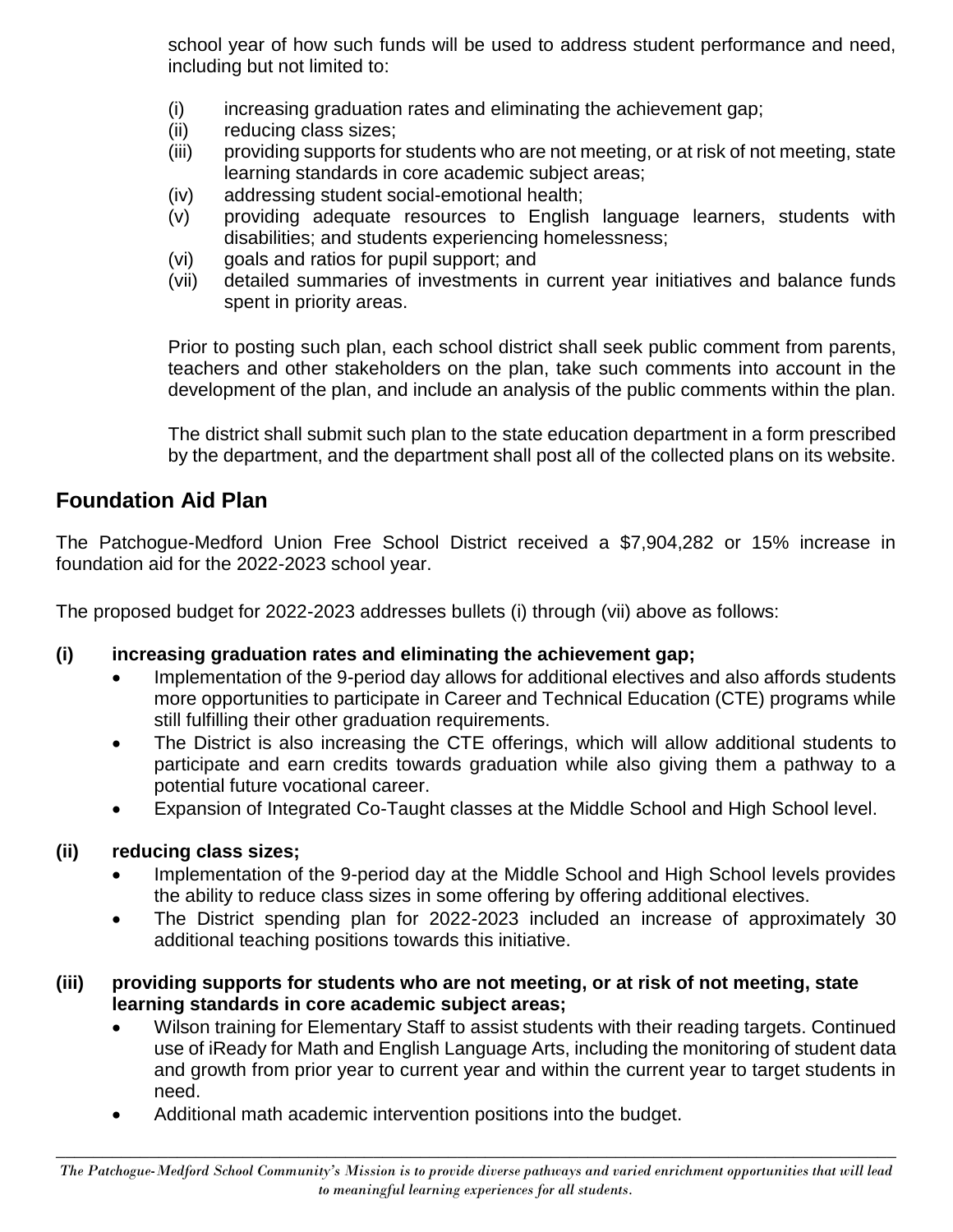Resource Room will now be offered in all eleven buildings to support special education students in their home schools.

### **(iv) addressing student social-emotional health;**

- Use of a mental health screener in grades K-12 to identify students at risk and to develop targeted interventions based on their respective scores.
- Update of the social emotional curriculum to address students' needs identified through the use of the mental health/social emotional screener.
- Purchase additional supplies and materials to assist with the roll out of the updated social emotional/mental health curriculum.
- New bilingual social emotional position.
- Implementation of the 9-period day ensures that students will have choice of a lunch period or study hall every day to provide a break from their academic studies. This also provides more student choice and schedule flexibility.
- Create a Suicide Prevention Curriculum to support at risk students.

#### **(v) providing adequate resources to English language learners, students with disabilities; and students experiencing homelessness;**

- Implementation of the 9-period day affords English language learners and students with disabilities additional opportunities to take electives while still taking their required educational supports such as resource room.
- New strategic writing course at the middle schools for English Language Learners, creation of an Elementary newcomer program for English Language Learners.
- Expansion of the electives program for ACES students, update of vocational workspaces for students with disabilities.
- Increase opportunities for students with disabilities to be integrated with non-disabled peers, and provide ongoing coaching to staff to support this initiative.
- Changing 130 part-time special education aides to 65 full time positions to offer continuity of support to students with disabilities.
- Add 6 new teaching assistant positions to support students with disabilities.

### **(vi) goals and ratios for pupil support; and**

- The District will be using data gathered from student iReady assessments performed during various measurement periods throughout the year.
- The District will create action plans for each month to review learning targets with administrative staff and to determine corrective actions needed throughout the year.

#### **(vii) Detailed summaries of investments in current year initiatives and balance funds spent in priority areas**

| <b>Proposed Items</b>                                                                                                                                           | <b>Projected Costs</b> |
|-----------------------------------------------------------------------------------------------------------------------------------------------------------------|------------------------|
| Addition of approximately 30 Teaching Positions                                                                                                                 | \$3,522,680            |
| Conversion of 130 Part-Time Special Education Aides to 65 Full-Time                                                                                             | \$2,989,636            |
| <b>Special Education Aides</b>                                                                                                                                  |                        |
| <b>Mental Health Screener</b>                                                                                                                                   | \$50,500               |
| <b>Curriculum Writing</b>                                                                                                                                       | \$100,000              |
| <b>Addition of 6 Teaching Assistants</b>                                                                                                                        | \$331,194              |
| Additional teaching positions including CTE, Bi-lingual social emotional<br>position, ELL Newcomer position, Community liaison for entering<br>emerging program | \$600,444              |

 $\_$  , and the contribution of the contribution of  $\mathcal{L}$  , and  $\mathcal{L}$  , and  $\mathcal{L}$  , and  $\mathcal{L}$  , and  $\mathcal{L}$ *The Patchogue-Medford School Community's Mission is to provide diverse pathways and varied enrichment opportunities that will lead to meaningful learning experiences for all students.*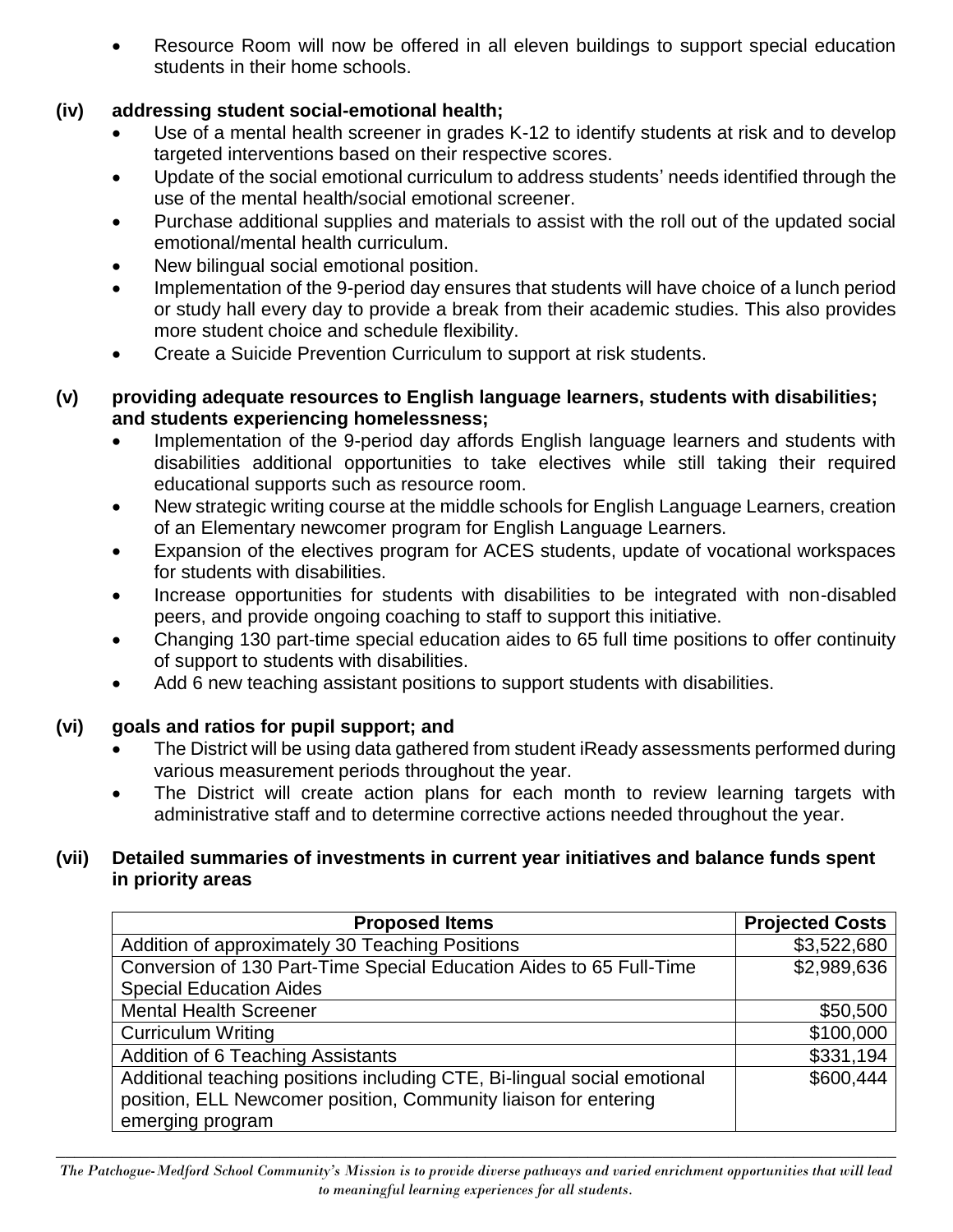| iReady<br><b>Wilson Training</b> | \$145,240<br>\$164,588 |
|----------------------------------|------------------------|
|                                  |                        |
| <b>Total Proposed Spending</b>   | \$7,904,282            |

### **American Rescue Plan (ARP)**

| <b>Multi-Year Grants</b>                      | <b>Total District</b><br><b>Allocation</b> | <b>Estimated</b><br>Amount<br>Allocated to<br>2021/2022 | <b>Estimated</b><br>Amount<br>Allocated to<br>2022/2023 | Estimated<br>Remaining<br><b>Allocation for</b><br>2023/2024 |
|-----------------------------------------------|--------------------------------------------|---------------------------------------------------------|---------------------------------------------------------|--------------------------------------------------------------|
| American Rescue Plan (ARP)                    |                                            |                                                         |                                                         |                                                              |
| ARP - ESSER 3 (5880)                          | 7,282,782                                  | 1,180,682                                               | 203,820                                                 | 5,898,280                                                    |
| ARP - State Reserves Summer Enrichment (5882) | 1,257,078                                  | 323,450                                                 | 550,279                                                 | 383,349                                                      |
| ARP - State Reserves Comprehensive A (5883)   | 1,257,078                                  |                                                         | 740.912                                                 | 516,166                                                      |
| ARP - State Reserves Learning Loss (5884)     | 6,285,214                                  | 977.556                                                 | 971.052                                                 | 4,336,606                                                    |
| ARP - IDEA - Part B, Section 611              | 397.237                                    |                                                         |                                                         | 397,237                                                      |
| ARP - IDEA - Part B. Section 619              | 44.233                                     |                                                         |                                                         | 44.233                                                       |
| Total American Rescue Plan Grants             | 16,523,622                                 | 2,481,688                                               | 2,466,063                                               | 11,575,871                                                   |

Listed below is an itemized breakdown of the expenses included in each ARP grant for the 2022-2023 fiscal year.

| ARP ESSER 5880-21-3015                                                                                                                                                                                     |                                   |
|------------------------------------------------------------------------------------------------------------------------------------------------------------------------------------------------------------|-----------------------------------|
| $\circ$ I-Ready math and reading site licenses;                                                                                                                                                            | \$203,820                         |
| ARP State Reserves Summer Enrichment 5882-21-3015<br>Salaries for elementary summer school teachers and supervisors;<br>$\circ$<br>Summer school technology aides;<br>$\circ$<br>Floater nurse;<br>$\circ$ | \$312,390<br>\$10,080<br>\$60,100 |
| o Summer school transportation;                                                                                                                                                                            | \$147,000                         |
| Employee benefits for the above;<br>$\circ$                                                                                                                                                                | \$20,709                          |
| ARP State Reserves Comprehensive A 5883-21-3015                                                                                                                                                            |                                   |
| Teachers' salaries for the extended day program at the High School;<br>$\circ$                                                                                                                             | \$375,840                         |
| Teachers' salaries for after school extra help at the High School;<br>$\circ$                                                                                                                              | \$128,125                         |
| Extended day program supervisor;<br>$\circ$                                                                                                                                                                | \$12,226                          |
| Teachers' salaries for Barton extended day program;<br>$\circ$                                                                                                                                             | \$20,623                          |
| Teachers' salaries for Bay extended day program;<br>$\circ$                                                                                                                                                | \$18,204                          |
| Teachers' salaries for Canaan extended day program;<br>$\circ$                                                                                                                                             | \$23,493                          |
| Teachers' salaries for Eagle extended day program;<br>$\circ$                                                                                                                                              | \$27,060                          |
| Teachers' salaries for Medford extended day program;<br>$\circ$                                                                                                                                            | \$20,787                          |
| Teachers' salaries for River extended day program;<br>$\circ$                                                                                                                                              | \$13,325                          |
| Teachers' salaries for Tremont extended day program;<br>$\circ$                                                                                                                                            | \$23,083                          |
| Teachers' salaries for Oregon extended day program;<br>$\circ$                                                                                                                                             | \$27,347                          |
| Teachers' salaries for Saxton extended day program;<br>$\circ$                                                                                                                                             | \$21,279                          |
| Teachers' salaries for South Ocean extended day program;<br>$\circ$                                                                                                                                        | \$29,520                          |
| ARP State Reserves Learning Loss 5884-21-3015                                                                                                                                                              |                                   |
| Elementary teachers (2.0 FTE's);<br>$\circ$                                                                                                                                                                | \$143,138                         |

 $\_$  , and the contribution of the contribution of  $\mathcal{L}$  , and  $\mathcal{L}$  , and  $\mathcal{L}$  , and  $\mathcal{L}$  , and  $\mathcal{L}$ *The Patchogue-Medford School Community's Mission is to provide diverse pathways and varied enrichment opportunities that will lead to meaningful learning experiences for all students.*